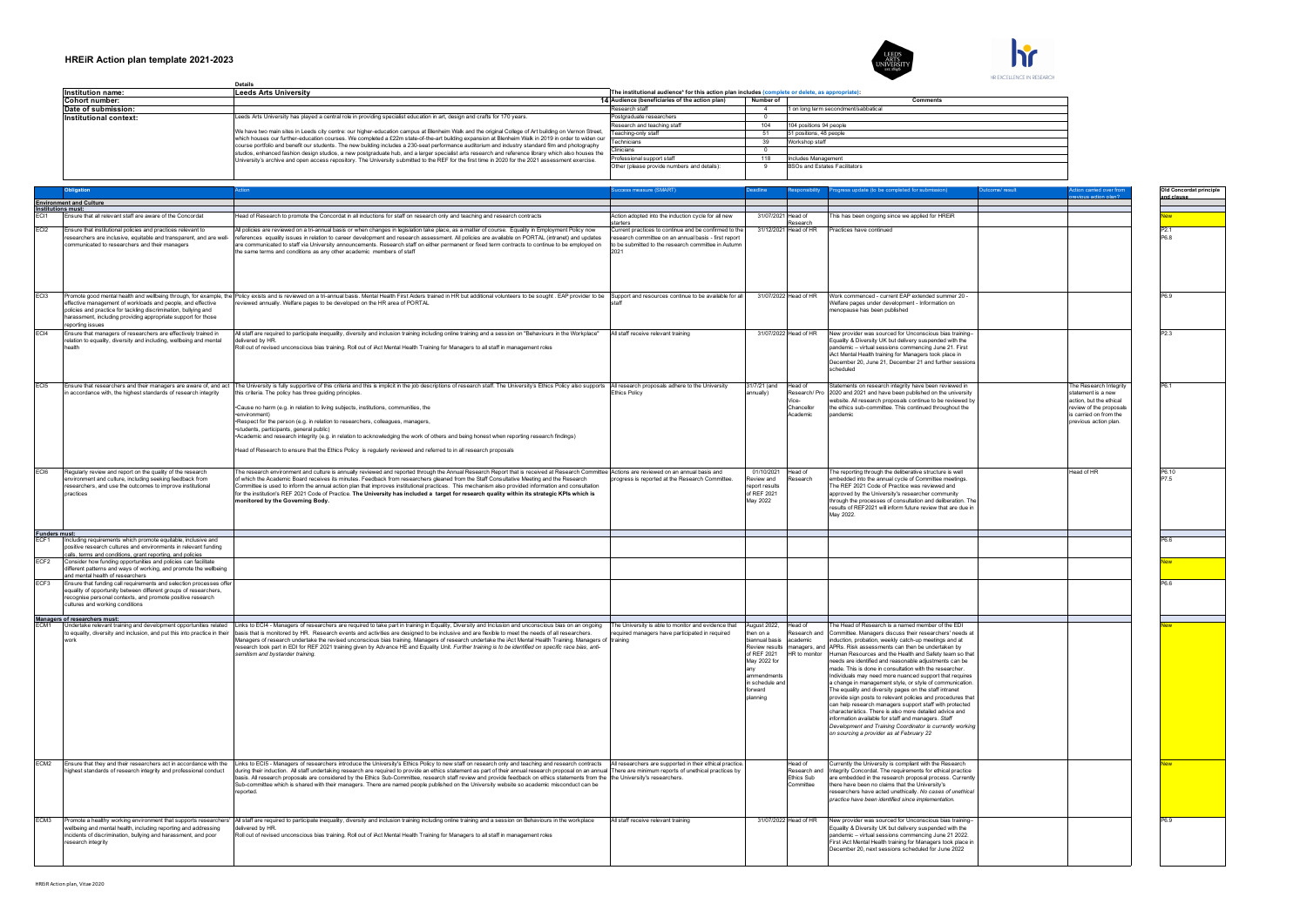

|                   | HREIR Action plan template 2021-2023                                                                                                                                                                                 |                                                                                                                                                                                                                                                                                                                                                                                                                                                                                                                                                                                                                                                                                                                                                                                                                                                          |                                                                                                                                                                                                |                                                                                                                          |                                                                   |                                                                                                                                                                                                                                                                                                                                                                                                                                                                                                                                                                                                                                                                               | HR EXCELLENCE IN RESEARC |                                          |                                                    |
|-------------------|----------------------------------------------------------------------------------------------------------------------------------------------------------------------------------------------------------------------|----------------------------------------------------------------------------------------------------------------------------------------------------------------------------------------------------------------------------------------------------------------------------------------------------------------------------------------------------------------------------------------------------------------------------------------------------------------------------------------------------------------------------------------------------------------------------------------------------------------------------------------------------------------------------------------------------------------------------------------------------------------------------------------------------------------------------------------------------------|------------------------------------------------------------------------------------------------------------------------------------------------------------------------------------------------|--------------------------------------------------------------------------------------------------------------------------|-------------------------------------------------------------------|-------------------------------------------------------------------------------------------------------------------------------------------------------------------------------------------------------------------------------------------------------------------------------------------------------------------------------------------------------------------------------------------------------------------------------------------------------------------------------------------------------------------------------------------------------------------------------------------------------------------------------------------------------------------------------|--------------------------|------------------------------------------|----------------------------------------------------|
| FCM4              | Consider fully, in accordance with statutory rights and institutional<br>olicies, flexible working requests and other appropriate<br>rrangements to support researchers                                              | All requests are considered via HR to ensure impartiality and fairness. There is a Flexible Working Procedure published on the staff intranet that is<br>.<br>Ilated to large scale and long-term changes in working patterns. An individual may request such a change due to parental or caring responsibiliti<br>Such a request may be approved if it meets certain stated criteria. On a day-to-day basis Category A staff are able to negotiate when they take thei<br>research time with their line managers. This process is managed online where staff can log their research days through the HR system. Where<br>esearchers are working remotely there is some detailed advice available to ensure they protect their well-being, health and safety while being away<br>from the workplace https://portal.leeds-art.ac.uk/content/working-home. | All large-scale and long-term requests are<br>sidered by HR                                                                                                                                    |                                                                                                                          | 31/07/2022 Head of HR                                             | The line manager or Head of Research maintains regula<br>ontact with the member staff to increase a feeling of<br>continued belonging to the institution. Remote working<br>policies and procedures have been particularly valuable<br>during the covid-19 pandemic. Total number of requests<br>approved, approved in part/alternative offered, and numbe<br>of requests declined are reported annually to the EDI<br>ommittee and SMT                                                                                                                                                                                                                                       |                          |                                          |                                                    |
| FCM <sub>5</sub>  | heir institution                                                                                                                                                                                                     | Engage with opportunities to contribute to policy development aimed Staff are able to engage directly with policy development through the deliberative and committee structure. Staff are encouraged through both formal<br>at creating a more positive research environment and culture within and informal channels to participate and engage in all opportunities to influence the development and review of policy.                                                                                                                                                                                                                                                                                                                                                                                                                                  | The views of managers of researchers are taken into 01/10/2022<br>ccount when research related policies are<br>developed.                                                                      | Research<br>Policy to be<br>developed after Head of<br>results from<br>REF2021                                           | Pro-Vice-<br>Chancellor/<br>Academic<br>tesearch                  | Examples include the development of the REF Code of<br>ractice                                                                                                                                                                                                                                                                                                                                                                                                                                                                                                                                                                                                                |                          |                                          |                                                    |
| FCR1              | Researchers must:<br>Actively contribute to the development and maintenance of a<br>supportive, fair and inclusive research culture and be a supportive<br>colleague, particularly to newer researchers and students | Researchers facilitate an inclusive research environment by having an active research mentoring role for ECR's - supporting them in writing research Clear evidence that researchers are supporting ECR<br>roposals, reviewing these and feeding back. Identifying opportunities for ECR's                                                                                                                                                                                                                                                                                                                                                                                                                                                                                                                                                               | to develop their research practice so that it is clearl<br>articulated in terms of aims, objectives and<br>autonmes                                                                            |                                                                                                                          | Oct-21 Researchers<br>ead of<br>esearch                           | Attendance at 'Research Tuesdays' events and Research<br>group meetings has included new researchers who are<br>informed about them at induction and through direct email<br>nvite. New researchers have recently contributed to<br>seminars such as 'The Industrialisation of Arts Education<br>and 'Curative Things Poster Project'                                                                                                                                                                                                                                                                                                                                         |                          |                                          |                                                    |
| ECR <sub>2</sub>  | Ensure they act in accordance with employer and funder policies<br>elated to research integrity, and equality, diversity and inclusion                                                                               | Researchers take part in periodic training in Equality, Diversity and Inclusion and unconscious bias that is monitored by the Staff Training and<br>Development Coordinator. Researchers are required to provide an ethical statement as part of their annual research proposal. Research integrity and<br>practice are reviewed at regular 'catch up' meetings between researcher and manager. The University supports a wider culture of inclusion and<br>tegrity within the institution                                                                                                                                                                                                                                                                                                                                                               | Research staff act with research integrity and in line<br>with EDI policies. There are minimum claims of<br>earch misconduct carried out by researchers.                                       | of REF 2021<br>for any<br>changes in EDI Development<br>approach May Coordinator.<br>2022<br>01/05/2022                  | riew results Researchers,<br>Staff Training<br>lead of<br>esearch | The schedule for EDI training is embedded and staff<br>inderstand they are responsible for undertaking the<br>aining within prescribed timescales. Academic staff refe<br>ethical considerations within their proposals. Numbers of<br>roposals that are not approved due to ethical<br>onsiderations are declining. Compliance with taking<br>eferesher EDI training is monitored centrally to ensure all<br>staff continue to complete this.                                                                                                                                                                                                                                |                          |                                          |                                                    |
| ECR <sub>3</sub>  |                                                                                                                                                                                                                      | Take positive action towards maintaining their wellbeing and mental Staff encouraged to discuss wellbeing within APR (appraisal process) as a minimum - specific guidance on this to be added to the wellbeing area on Increas<br>PORTAL. All staff have access to EAP for telephone and face to face counselling.                                                                                                                                                                                                                                                                                                                                                                                                                                                                                                                                       |                                                                                                                                                                                                |                                                                                                                          | 30/06/2021 Researchers<br>enior HR<br>Advisers                    | The Head of Research has attended I-Act Mental Health<br>for Managers. Opportunities for researchers to discuss<br>mental health and well-being issues are attended to throug<br>egular catch up meetings with managers. Other<br>opportunities exist in the probation meetings for new<br>starters (4 in the first year) and the Annual Progress<br>eview (appraisal) meeting.                                                                                                                                                                                                                                                                                               |                          |                                          |                                                    |
| ECR4              | Use available mechanisms to report staff who fail to meet the<br>xpected standards of behaviour, particularly in relation to<br>iscrimination, harassment, bullying, and research misconduct                         | Researchers can report discrimination, harassment, bullying through following the Anti-Bullying and Harassment Policy found on the University portal. When issues arise researchers are able to report<br>They are also able to report research misconduct the Research Integrity section on the University's website.                                                                                                                                                                                                                                                                                                                                                                                                                                                                                                                                   | them and they can be resolved through the relevant<br>policy and procedure.                                                                                                                    |                                                                                                                          | May-22 Researchers.<br>Senior HR<br>dvisers                       | All relevant policies are in place and are reviewed<br>ccording to the ongoing policy schedule. The process for<br>reporting research misconduct has been in place since                                                                                                                                                                                                                                                                                                                                                                                                                                                                                                      |                          |                                          |                                                    |
| ECR5              | creating a more positive research environment and culture within<br>their institution                                                                                                                                | Consider opportunities to contribute to policy development aimed at Opportunities for researchers to contribute to the deliberative structure often arise such as the Research Committee, the EDI Committee and the<br>Learning, Teaching and Enhancement Committee. They can serve as named or elected members                                                                                                                                                                                                                                                                                                                                                                                                                                                                                                                                          | The Committees have representation fron<br>researchers. Policy's are informed by the viewpoint<br>of researchers.                                                                              |                                                                                                                          | May-22 Researchers                                                | The terms of reference for the Research Committee<br>nclude named members from the pool of researchers.<br>Other committees - Academic Board, EDI Committee,<br>earning Teaching and Enhancement Committee have<br>representation from Research community. Researchers<br>were able to contribute towards the REF 2021 Code of<br>ractice through the consultative and deliberative proces                                                                                                                                                                                                                                                                                    |                          |                                          | P3.13                                              |
| <b>Employment</b> |                                                                                                                                                                                                                      |                                                                                                                                                                                                                                                                                                                                                                                                                                                                                                                                                                                                                                                                                                                                                                                                                                                          |                                                                                                                                                                                                |                                                                                                                          |                                                                   |                                                                                                                                                                                                                                                                                                                                                                                                                                                                                                                                                                                                                                                                               |                          |                                          |                                                    |
|                   | Institutions must:<br>Ensure open, transparent and merit-based recruitment, which                                                                                                                                    | has been noted that whilst when a BME applicant is shortlisted they are no less likely to be appointed but a disproportionate number do not get                                                                                                                                                                                                                                                                                                                                                                                                                                                                                                                                                                                                                                                                                                          | Guidance notes for applicants updated along with                                                                                                                                               | 31/12/2021                                                                                                               | lead of HR                                                        | All appointments continue to be made in line with the                                                                                                                                                                                                                                                                                                                                                                                                                                                                                                                                                                                                                         |                          |                                          |                                                    |
|                   | attracts excellent researchers, using fair and inclusive selection<br>and appointment practices                                                                                                                      | shortlisted, and HR are to undertake a review of guidance notes and application forms to look at ways in which that might reduced, including training for formats of job descriptions. Appropriate training to be<br>anagers in defining what an essential criteria is                                                                                                                                                                                                                                                                                                                                                                                                                                                                                                                                                                                   | sources and delivered on determining essential<br>riteria for roles<br>No complaints received that appointments have not<br>een made on merit.                                                 |                                                                                                                          |                                                                   | cruitment Procedure<br>All staff now receive this training with a programme put in<br>place for new starters. All staff involved in staff recruitmen<br>also receive training from HR. Application forms have been<br>mended to list criteria as headings from April 21. Work<br>has commenced on sourcing a training supplier and<br>updating guidance notes on external recruitment pages<br>R&S procedure updated and awaiting approval in February<br>22 alongside new guidance notes for managers. Essential<br>criteria are being reviewed on all roles being advertsied to<br>establish that they are truly necessary and not a barrier to<br>nore divderse applicants |                          |                                          | P6.2                                               |
| F <sub>12</sub>   | Provide an effective induction, ensuring that researchers are<br>ntegrated into the community and are aware of policies and<br>practices relevant to their position                                                  | All members of staff undertake a institutional level induction where they are introduced to the policies and procedures of appropriate departments such All researchers undertake an induction. New<br>as Finance, Human Resource<br>esearch, where the policies and procedures pertaining to research are discussed. This is an opportunity of researchers to share information about<br>their own practice. New researchers are introduced to the research team and are asked to complete online training on open access. Probation is<br>lanned with line manager, research only staff plan probation with Head of Research                                                                                                                                                                                                                           | researchers engage with open access in the first<br>month of their employment.                                                                                                                 | 31 August 2022 HR and Head<br>then annually) of Research<br>01 February<br>2022 (open<br>access training<br>goes online) |                                                                   | The induction process has been embedded. In January<br>2022 open access training videos were created. The<br>mpact of these will be evaluated during the 2021-22 Annu<br>esearch Report.                                                                                                                                                                                                                                                                                                                                                                                                                                                                                      |                          |                                          | P36                                                |
|                   | romotion pathways that recognise the full range of researchers'<br>contributions and the diversity of personal circumstances                                                                                         | Provide clear and transparent merit-based recognition, reward and The University launched its Professorial Policy and Procedure in the academic year 2015/16. The policy sets out clear benchmarks that the<br>rofessorial Committee (which includes internal and external members) assess applications against and has research/practice-based research and<br>stinction in academic leadership and/or teaching routes                                                                                                                                                                                                                                                                                                                                                                                                                                  | Professorial Policy is undated and annroved and<br>published to all staff so that researchers and<br>research active staff are aware of this as a<br>development opportunity for their careers |                                                                                                                          | Head of HR<br>and PVC<br>cademic                                  | In June 2016 the committee considered 5 applications and<br>warded 1 title of Associate Professor and 1 title of<br>Professor. The Associate Professor title was awarded to<br>one of the University's Research Fellows. There were no<br>uccessful applications for 2018 or 2019.                                                                                                                                                                                                                                                                                                                                                                                            |                          | PVC Academic / Head<br>f Human Resources | P <sub>26</sub><br>P6.3<br>P6.4<br>P <sub>67</sub> |
|                   | or managers of researchers, heads of department and equivalent                                                                                                                                                       | Provide effective line and project management training opportunities Periodic management and leadership training is delivered by external trainers on behalf of the university.                                                                                                                                                                                                                                                                                                                                                                                                                                                                                                                                                                                                                                                                          | Managers of Researchers have access to training in<br>anaging people and projects that enhance their rol                                                                                       | 01/12/2021 HR                                                                                                            |                                                                   | The Head of Research has previously undertaken a PGCE<br>in educational management validated by Wolverhampton<br>University. In 2021 the Head of Research undertook<br>another short management course delivered by and<br>xternal provider.                                                                                                                                                                                                                                                                                                                                                                                                                                  |                          |                                          | P <sub>2.3</sub>                                   |
|                   | Ensure that excellent people management is championed<br>throughout the organisation and embedded in institutional culture,<br>through annual appraisals, transparent promotion criteria, and<br>orkload allocation  | Management training from the external provider addresses people management in particular. Managers of research address people management on a A people-centred research culture flourishes at the<br>regular basis through catch up meetings and appraisals. Employees promotion aspirations and work allocations are discussed catch up meetings and university<br>aporaisals.                                                                                                                                                                                                                                                                                                                                                                                                                                                                          |                                                                                                                                                                                                | 01/12/2021 Pro-Vice-                                                                                                     | Chancellor/<br>Academic<br>lead of<br>Research/H<br>d of HR       | eople management is addressed in depth in the courses<br>ttended by Head of Research. The culture of regular<br>catch ups and appraisal is well-embedded in the working<br>calendar. Human Resource team support managers of<br>esearch if any people management arise                                                                                                                                                                                                                                                                                                                                                                                                        |                          |                                          | P63<br>P6.4                                        |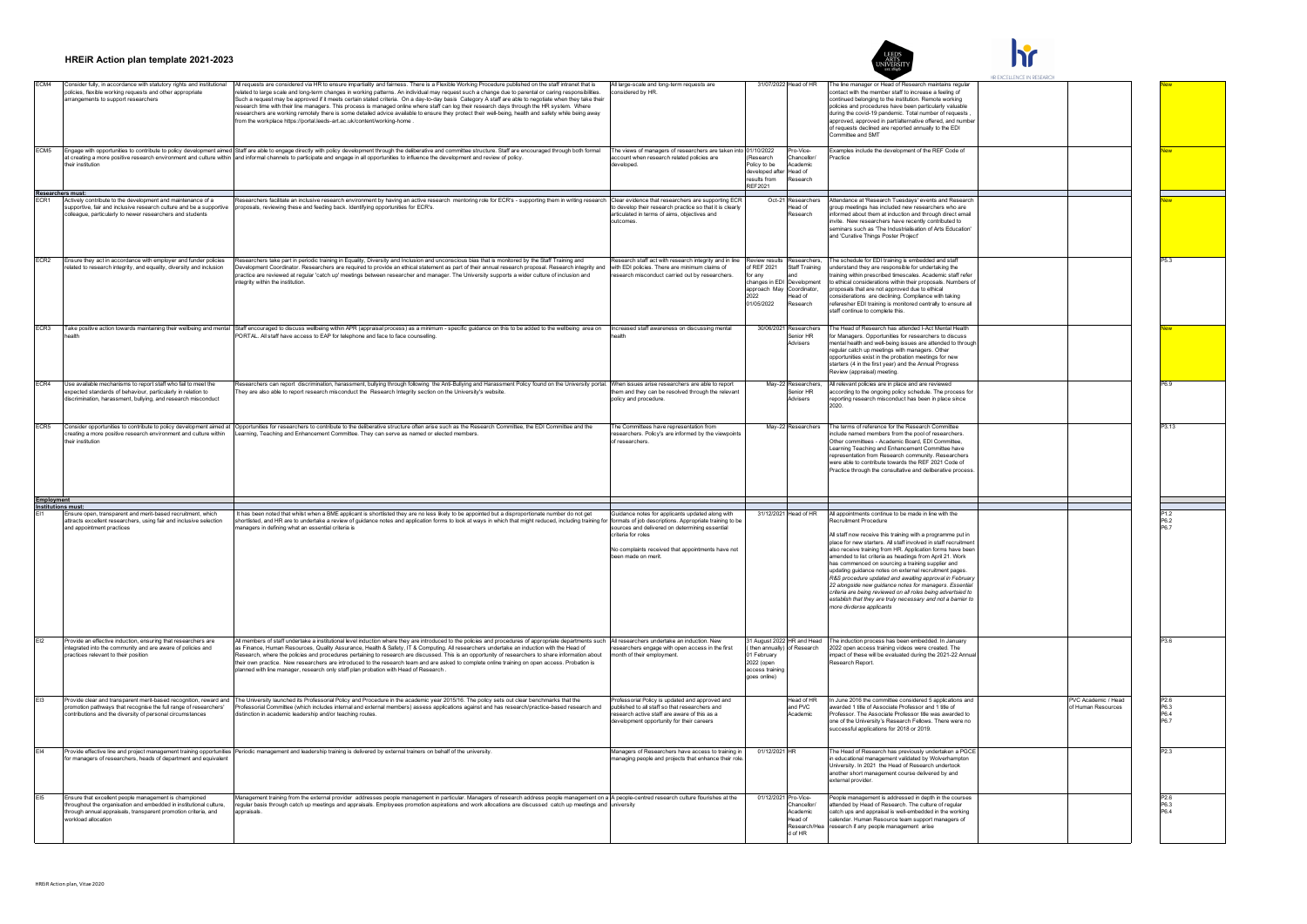

 $\mathbf{h}$ 

|                      |                                                                                                                                                                                                      |                                                                                                                                                                                                                                                                                                                                                                                                                                                                                                                                                                                                                                               |                                                                                                                                                                                                                                                        |                                                                                                       |                                                                               |                                                                                                                                                                                                                                                                                                                                                                                                                                                                                                                                                                                                                                                                       | HR EXCELLENCE IN RESEARCH |                                     |
|----------------------|------------------------------------------------------------------------------------------------------------------------------------------------------------------------------------------------------|-----------------------------------------------------------------------------------------------------------------------------------------------------------------------------------------------------------------------------------------------------------------------------------------------------------------------------------------------------------------------------------------------------------------------------------------------------------------------------------------------------------------------------------------------------------------------------------------------------------------------------------------------|--------------------------------------------------------------------------------------------------------------------------------------------------------------------------------------------------------------------------------------------------------|-------------------------------------------------------------------------------------------------------|-------------------------------------------------------------------------------|-----------------------------------------------------------------------------------------------------------------------------------------------------------------------------------------------------------------------------------------------------------------------------------------------------------------------------------------------------------------------------------------------------------------------------------------------------------------------------------------------------------------------------------------------------------------------------------------------------------------------------------------------------------------------|---------------------------|-------------------------------------|
|                      | Seek to improve job security for researchers, for example through<br>nore effective redeployment processes and greater use of open-<br>ded contracts, and report on progress                         | All research appointments are made in line with the University's Recruitment and Selection Procedure. The University aims to recruit people to<br>permanent job roles where possible. The University seeks to avoid the use of temporary contracts and only uses them where there is a direct<br>business need, recognizing that the insecurity of employment may have an impact on<br>contracts are used the staff have the same access to University resources and facilities as permanent staff and enjoy the same terms and conditions<br>of service.                                                                                     | Researchers experience the same levels of job<br>security as other employees as well as the same<br>ditions of service.                                                                                                                                | 1/08/2022<br>en annually                                                                              | ro-Vice<br>Chancellor/<br>cademic<br>lead of<br>osoarch/He                    | The University currently has no research only staff<br>mployed on a fixed term contract. Recruitment policies<br>nd procedures are well embedded in the university.                                                                                                                                                                                                                                                                                                                                                                                                                                                                                                   |                           | P <sub>21</sub><br>P <sub>2.2</sub> |
|                      | Consider researchers and their managers as key stakeholders<br>within the institution and provide them with formal opportunities to<br>ngage with relevant organisational policy and decision-making | The Head of Research convenes the papers for the Research Committee and is a named member. Research Fellows are also named members.<br>.<br>There are opportunities for those on teaching and research contracts to be elected members of the Research Committee. Feedback on research<br>policies can also be given in the Staff Consultative Meetings. The REF 2021 Code<br>Category A staff (Research and Research and Teaching contracts) through the University's deliberative structure (Staff Consultative Meeting,<br>rogramme Boards, EDI committee, Research Committee). Researchers are represented on other University Committees |                                                                                                                                                                                                                                                        | eview result<br>of REF 2021<br>effectiveness<br>of consultatio<br>approach May<br>2022<br>31/08/2022, | d of HR<br>ro-Vice<br>Chancellor/<br>cademic<br>ead of<br>esearch/<br>d of HR | erms of reference of the Research Committee ensure<br>hat there is a research fellow as a named member<br>lected members have been voted on for a three length of<br>rvice. After 2022 new members will be invited by the<br>hair to ensure representation from a diverse pool of staff.<br>The REF 2021 Code of Practice was approved through the<br>deliberative process and successfully submitted to and<br>pproved by the REF Team.                                                                                                                                                                                                                              |                           | P3.13                               |
|                      |                                                                                                                                                                                                      |                                                                                                                                                                                                                                                                                                                                                                                                                                                                                                                                                                                                                                               | olicy is informed by the knowledge and experienc<br>of a diversity of researchers.                                                                                                                                                                     | en annually                                                                                           |                                                                               |                                                                                                                                                                                                                                                                                                                                                                                                                                                                                                                                                                                                                                                                       |                           |                                     |
| <b>Funders must:</b> | Include requirements which support the improvement of working                                                                                                                                        |                                                                                                                                                                                                                                                                                                                                                                                                                                                                                                                                                                                                                                               |                                                                                                                                                                                                                                                        |                                                                                                       |                                                                               |                                                                                                                                                                                                                                                                                                                                                                                                                                                                                                                                                                                                                                                                       |                           |                                     |
| EF <sub>2</sub>      | onditions for researchers, in relevant funding calls, terms and<br>conditions, grant reporting, and policies<br>Review the impact of relevant funding call requirements on                           |                                                                                                                                                                                                                                                                                                                                                                                                                                                                                                                                                                                                                                               |                                                                                                                                                                                                                                                        |                                                                                                       |                                                                               |                                                                                                                                                                                                                                                                                                                                                                                                                                                                                                                                                                                                                                                                       |                           |                                     |
| EF <sub>3</sub>      | esearchers' employment, particularly in relation to career<br>progression and lack of job security<br>Support institutions to develop policies and frameworks to promote                             |                                                                                                                                                                                                                                                                                                                                                                                                                                                                                                                                                                                                                                               |                                                                                                                                                                                                                                                        |                                                                                                       |                                                                               |                                                                                                                                                                                                                                                                                                                                                                                                                                                                                                                                                                                                                                                                       |                           |                                     |
| EF4                  | sustainable employment arrangements and enhance iob security.<br>and provide opportunities for career progression<br>Consider the balance of their relevant funding streams in providing             |                                                                                                                                                                                                                                                                                                                                                                                                                                                                                                                                                                                                                                               |                                                                                                                                                                                                                                                        |                                                                                                       |                                                                               |                                                                                                                                                                                                                                                                                                                                                                                                                                                                                                                                                                                                                                                                       |                           |                                     |
|                      | access to research funding and its impact at all career levels                                                                                                                                       |                                                                                                                                                                                                                                                                                                                                                                                                                                                                                                                                                                                                                                               |                                                                                                                                                                                                                                                        |                                                                                                       |                                                                               |                                                                                                                                                                                                                                                                                                                                                                                                                                                                                                                                                                                                                                                                       |                           |                                     |
|                      | Managers of researchers must:<br>Undertake relevant training and development opportunities so that                                                                                                   | Training requirements are noted through the appraisal process. Head of Research and other appropriate research leads undertake appropriate                                                                                                                                                                                                                                                                                                                                                                                                                                                                                                    | vidence through training records that identified                                                                                                                                                                                                       | 1/7 on an                                                                                             | <b>VC Academic</b>                                                            | Head of Research has completed training to support                                                                                                                                                                                                                                                                                                                                                                                                                                                                                                                                                                                                                    |                           |                                     |
|                      |                                                                                                                                                                                                      | hey can manage researchers effectively and fulfil their duty of care management training when directed by HR. Head of Research undertakes any appropriate training that is suggested by external bodies, such as<br>Research England                                                                                                                                                                                                                                                                                                                                                                                                          | anagers have attended the required training for any<br>en year                                                                                                                                                                                         | nual basis                                                                                            | lead of HR<br>minated staff                                                   | Intal-health and well-being. EDI, Data Protection, Pre<br>raining and Avoiding Fraud training has also been<br>undertaken. The Head of Research has recently<br>ompleted a management development course facilitated<br>by the University. In relation to REF 2021 the Head of<br>Research along with staff from RFF selection panels<br>undertook EDI training so that REF processes were<br>inclusive and staff circumstances could be managed<br>effectively. Recently the head of Research has<br>undertaken KEF training provided by KTN on beheld of<br>esearch England.                                                                                        |                           |                                     |
| EM2                  | Familiarise themselves, and work in accordance with, relevant<br>mployment legislation and codes of practice, institutional policies,<br>and the terms and conditions of grant funding               | Research managers are introduced to relevant employment legislation and policies, codes of practice and institutional policies during their induction.<br>Additional training is given in relation to grant funding, employment legislation, codes of practice and institutional policies during the manager's<br>employment. Information is also accessible in the HR section of the portal and the Research and Ethics section where relevant.                                                                                                                                                                                              | Evidence through induction and training records that<br>entified managers have attended the required<br>training for any given year. Information about policies<br>and codes of practice are up-to-date and published<br>on the portal.                | 31/07/2022 Head of                                                                                    | esearch                                                                       | Induction and training records are in place. The Code of<br>Practice for REF 2021 was approved by REF 2021 Team<br>and published on University website. New codes of<br>practice need to be developed when research degrees are<br>developed at the University. Also the Ethics Policy will need<br>to be updated as part of the University's policy review<br>cycle. Recently the head of Research has undertaken KEF<br>raining provided by KTN on beheld of Research England.<br>that is a condition of a one-off KE fund awarded on 30<br>September 2021. The Head of Research has also met wit<br>a mentor in regards to a one off research development<br>arant |                           | P <sub>2.2</sub>                    |
| EM <sub>3</sub>      | Commit to, and evidence, the inclusive, equitable and transparent<br>ecruitment, promotion and reward of researchers                                                                                 | The Head of Research follows inclusive, equitable and transparent recruitment procedures in consultation with the HR department. Through appraisal<br>nanagers reward researchers as described in the Staff Pay Increases Policy LAU 2020. Promotion of researchers can be facilitated through the<br>rofessorial Policy and Procedure.                                                                                                                                                                                                                                                                                                       | Researchers are successfully and fairly recruited.<br>Researchers can move up the pay spine through the annual basis<br>appraisal system. Researchers can be recognised<br>d promoted on the basis of their achievements                               | 31/7 on ar                                                                                            | lead of<br>lesearch HR<br>rofessorial                                         | Research posts are recruited following the university's<br>policies and procedures. Applications and recruitment are<br>analysed against protected characteristics and reported<br>he EDI committee. Researchers gain annual increments<br>when their personal targets have been met and recognise<br>through the appraisal process. One Research Fellow<br>gained the Associate Professor title in 2015. The Head of<br>Research gained Professor title in 2020.                                                                                                                                                                                                     |                           | P63                                 |
| EM4                  | Actively engage in regular constructive performance management<br>with their researchers                                                                                                             | All researchers have an annual performance review with their line manager. In addition to this researchers have regular 'catch-up' meetings with their<br>nanagers, typically once every two weeks. Clear targets are set and evaluated at these meetings.                                                                                                                                                                                                                                                                                                                                                                                    | ndividual objectives for research are recorded and<br>onitored, Individual obiectives are inline with<br>titutional objectives for research                                                                                                            | 31/7 on an<br>nual basis                                                                              | lead of<br>tesearch and<br>e managers                                         | he APR process has been suspended in 2020 due to the<br>Covid-19 pandemic, However, was reinstated in 2021.<br>reviously all researchers had APR meetings with their<br>nagers                                                                                                                                                                                                                                                                                                                                                                                                                                                                                        |                           | P <sub>2.3</sub>                    |
| EM <sub>5</sub>      | Engage with opportunities to contribute to relevant policy<br>lopment within their instituti                                                                                                         | In consultation with PVC-academic the Head of Research prepares policy documents for scrutiny by the University's deliberative structure where<br>ther line managers of research can contribute to the develop of policy                                                                                                                                                                                                                                                                                                                                                                                                                      | Policies related to research are informed by the<br>nagers of research experience and insight.                                                                                                                                                         | October 2022<br>as part of the 3<br>5 year policy<br>alov:                                            | <b>PVC Academic</b><br>lead of<br>Research /line<br>anagers                   | The Research Strategy is due too be reviewed in late 2022<br>hen the results of REF 2021 are available. The Ethics<br>Policy and new Codes of Practice are due to be developed<br>during the University's policy cycle.                                                                                                                                                                                                                                                                                                                                                                                                                                               |                           |                                     |
| Researchers must:    | Ensure that they work in accordance with, institutional policies.                                                                                                                                    | Researchers are introduced to institutional policies, procedures and employment legislation during their inductions. Training is given when the need                                                                                                                                                                                                                                                                                                                                                                                                                                                                                          | esearchers induction and training records                                                                                                                                                                                                              | 31/07/2023 Head of                                                                                    |                                                                               | he APR process has been suspended in 2020 due to the                                                                                                                                                                                                                                                                                                                                                                                                                                                                                                                                                                                                                  |                           |                                     |
|                      | rocedures and employment legislation, as well as the requiren<br>of their funder                                                                                                                     | arises about the requirements of their funders. Compliance is reviewed at regular 'catch-up' meetings with their manager. Research practices are<br>eviewed and monitored in the annual performance review. To explore and establish an institutional framework for how the University will engage with<br>funders, and where appropriate engage in collaboration with other institutions                                                                                                                                                                                                                                                     | monstrate appropriate training and guidance. APRs<br>note the researcher's work in line with legislation,<br>licies and procedures. The establishment of such a<br>search funding and collaboration framework.                                         |                                                                                                       | search<br>lead of HR /<br>lead of<br>inance                                   | ovid-19 pandemic. However, was reinstated in 2021<br>eviously all researchers had APR meetings with their<br>anagers. Researchers are beginning to establish<br>ollaborative partnerships and apply for funding. This has<br>en done on an adhoc basis in line with current policies<br>and practices that have been broad enough to meet the<br>esearchers' needs. However a framework would make<br>is work progress more smoothly.                                                                                                                                                                                                                                 |                           |                                     |
| ER <sub>2</sub>      | Understand their reporting obligations and responsibilities                                                                                                                                          | Researchers are guided by their managers to report their activity to the Head of Research, as convener of the Research Committee and writer of the<br>nnual research report. Researchers are also requested to report their activity through their annual research proposal and APR.                                                                                                                                                                                                                                                                                                                                                          | Researchers give timely and accurate information<br>bout their research activity for the following:<br>overnor's updates. Research Committee reports                                                                                                   | October 2021<br>an annually                                                                           | tesearchers                                                                   | Research Fellow reports their work to the Head of<br>tesearch when requested. However this happens when<br>ompted. Other research activity is captured through the                                                                                                                                                                                                                                                                                                                                                                                                                                                                                                    |                           |                                     |
| ER <sub>3</sub>      | views with their managers                                                                                                                                                                            | Positively engage with performance management discussions and Researchers respond in their sections of the APR proforma. Points raised are discussed at the APR meeting. Previous actions and objectives are<br>iscussed between researchers and their managers                                                                                                                                                                                                                                                                                                                                                                               | Researcher contribute to the APR process.<br>esearchers use the APR objectives to inform their<br>work and professional development.                                                                                                                   | October 2021<br>en annually                                                                           | tesearchers<br>and Head of<br>search                                          | The APR process has been suspended in 2020 due to the<br>Covid-19 pandemic. However, it was reinstated in 2021. All<br>searchers have APR meetings with their managers and<br>se have all been completed within prescribed deadliner                                                                                                                                                                                                                                                                                                                                                                                                                                  |                           | P5.6                                |
| ER4                  | Recognise and act on their role as key stakeholders within their<br>istitution and the wider academic community                                                                                      | Researchers are encouraged through their APRs to actively mentor others within the institution. Researchers are encouraged to be pro-active in<br>contributing to the external and internal research environment. They are also encouraged to contribute to the research communities that are develope<br>nside the university and in the wider academic community. Researchers are supported to become members of research organisations                                                                                                                                                                                                     | vidence of mentoring activities taking place made<br>available to the Head of Research, Research activity<br>in the wider research landscape is reported in<br>vernors updates, Research Committee papers,<br>nnual Research Report and in appraisals. | o be fully<br>hedded by<br>July 23                                                                    | lead of<br>esearch and<br>cademic line<br>anagers                             | vidence is collated in through the aforementioned<br>eporting processes that staff run events to support new<br>taff members during Research Tuesdays. Also external<br>activities such as peer-review, editorial work, conference<br>proanisation, membership of learned societies and<br>search associations are recorded.                                                                                                                                                                                                                                                                                                                                          |                           | P5.2                                |
|                      | <b>Professional and Career Development</b>                                                                                                                                                           |                                                                                                                                                                                                                                                                                                                                                                                                                                                                                                                                                                                                                                               |                                                                                                                                                                                                                                                        |                                                                                                       |                                                                               |                                                                                                                                                                                                                                                                                                                                                                                                                                                                                                                                                                                                                                                                       |                           |                                     |
|                      |                                                                                                                                                                                                      |                                                                                                                                                                                                                                                                                                                                                                                                                                                                                                                                                                                                                                               |                                                                                                                                                                                                                                                        |                                                                                                       |                                                                               |                                                                                                                                                                                                                                                                                                                                                                                                                                                                                                                                                                                                                                                                       |                           |                                     |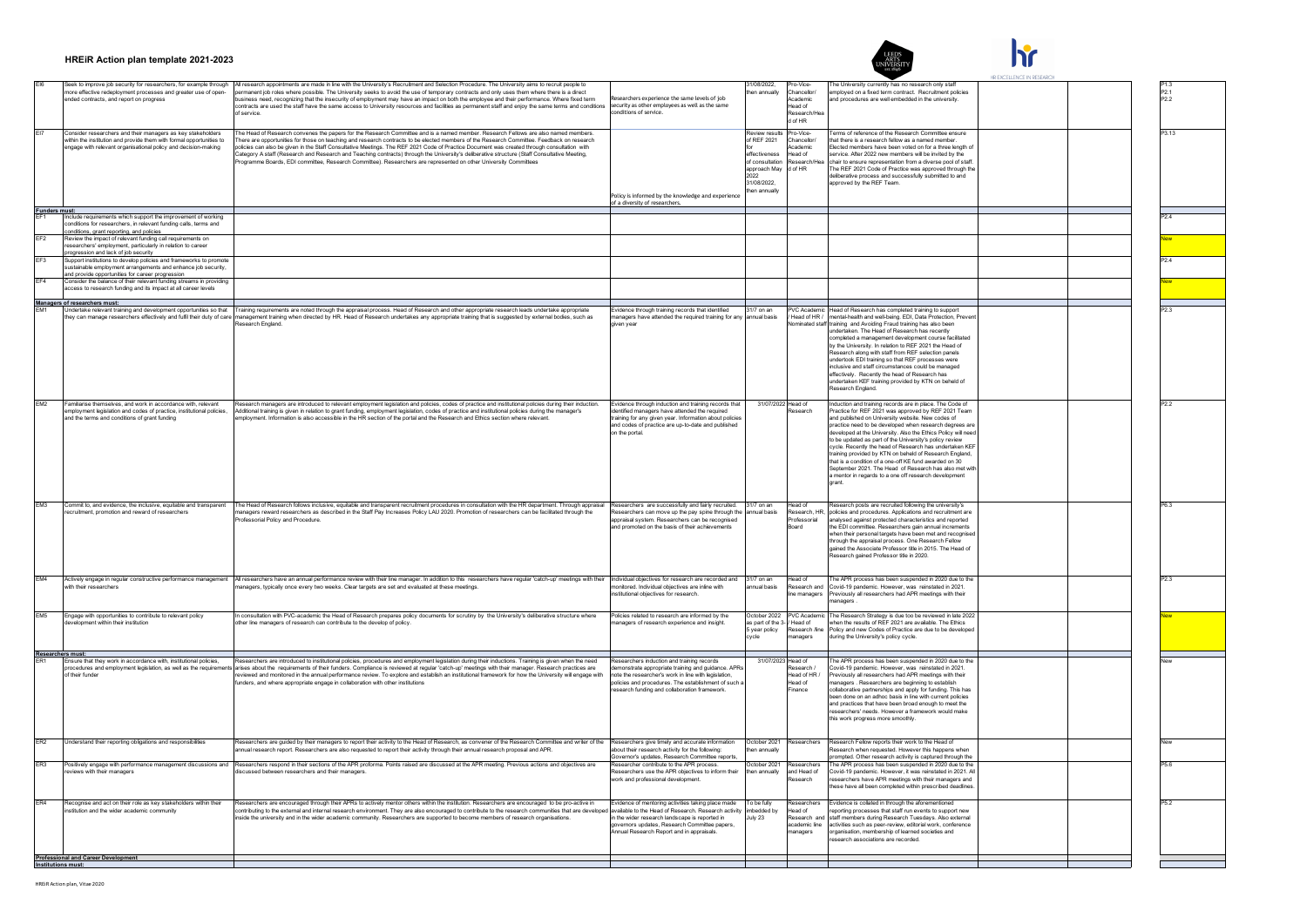

 $\mathbf{h}$ 

|                   |                                                                                                                                                                                                                                                                                                                              |                                                                                                                                                                                                                                                                                                                                                                                                                                                                                                                                              |                                                                                                                                                                        |                            |                                                                                                   |                                                                                                                                                                                                                                                                                                                                                                                                                                                                                                                                                                                                                                                                                                                                                                                                                                | HR EXCELLENCE IN RESEARCH |                                  |
|-------------------|------------------------------------------------------------------------------------------------------------------------------------------------------------------------------------------------------------------------------------------------------------------------------------------------------------------------------|----------------------------------------------------------------------------------------------------------------------------------------------------------------------------------------------------------------------------------------------------------------------------------------------------------------------------------------------------------------------------------------------------------------------------------------------------------------------------------------------------------------------------------------------|------------------------------------------------------------------------------------------------------------------------------------------------------------------------|----------------------------|---------------------------------------------------------------------------------------------------|--------------------------------------------------------------------------------------------------------------------------------------------------------------------------------------------------------------------------------------------------------------------------------------------------------------------------------------------------------------------------------------------------------------------------------------------------------------------------------------------------------------------------------------------------------------------------------------------------------------------------------------------------------------------------------------------------------------------------------------------------------------------------------------------------------------------------------|---------------------------|----------------------------------|
| PCD <sub>11</sub> | Provide opportunities, structured support, encouragement and time<br>for researchers to engage in a minimum of 10 days professional<br>development pro rata per year, recognising that researchers will<br>ursue careers across a wide range of employment sectors                                                           |                                                                                                                                                                                                                                                                                                                                                                                                                                                                                                                                              |                                                                                                                                                                        |                            |                                                                                                   |                                                                                                                                                                                                                                                                                                                                                                                                                                                                                                                                                                                                                                                                                                                                                                                                                                |                           | P3 3<br>P5.5                     |
| PCD <sub>12</sub> | Provide training, structured support, and time for managers to<br>ingage in meaningful career development reviews with their<br>searchers                                                                                                                                                                                    | HR prompts research managers too undertake appraisals that drive CPD activities. Head of Research has been trained to carry out appraisals with<br>their staff. Appraisals are carried out according to published guidance and time scales. Appraisals are reviewed by the HR team and feedback given<br>where necessary. Researchers can apply for support to undertake CPD through the budget managed by the Staff Development and Training<br>Coordinator, applications are supported by the manager and are identified at the appraisal. | Appraisal drives the activities and CPD identified by   October 2021<br>lead of Research and Research to enhance career<br>evelopment                                  | hen annually               | Head of HR<br>Staff<br>Development<br>and Training<br>Coordinator.<br>Head of<br>Research         | Appraisals are embedded within cycle of academic year<br>and are established practice for researchers and Head of<br>search. All appariasals are independently reviewed by<br>HR and have been for the last 10 years                                                                                                                                                                                                                                                                                                                                                                                                                                                                                                                                                                                                           |                           | P3 10                            |
| PCD <sub>13</sub> | Ensure that researchers have access to professional advice on<br>areer management, across a breadth of careers                                                                                                                                                                                                               | Researchers are able to request support on career management across identified areas through their line managers via CPD budget. As a small<br>pecialist institution advice about a different specialist or niche area would need to be outsourced.                                                                                                                                                                                                                                                                                          | Career support is planned in a timely manner so that October 2021<br>can be resourced within reasonable parameters.                                                    | then annually              | Head of HR.<br>Staff<br>Development<br>and Training<br>Coordinator,<br>Head of<br><b>Research</b> | The Head of Research is able to given advice and<br>uidance on general research career development<br>beginne ed of heen blunw epivha healeigene hewewol<br>outside the institution. Previous informal arrangements with<br>other providers have been sourced by research fellows<br>when required.                                                                                                                                                                                                                                                                                                                                                                                                                                                                                                                            |                           |                                  |
| PCD <sub>14</sub> | Provide researchers with opportunities, and time, to develop their<br>search identity and broader leadership skills                                                                                                                                                                                                          | To explore with GUILD HE: RESEARCH and other small specialist HEIs how research staff are able to access independent advice on career<br>anagement in other institutions and how this may be able to be applied to the University<br>roposal to be submitted to SMT on how the University can do this                                                                                                                                                                                                                                        | Proposal on how the University can address this due<br>o its size considered and responded to.<br>This has rolled over from the previous plan.                         | 31/07/2021 Head of         | search /                                                                                          | Proposal to SMT outstanding - revised deadline in place<br>The Researcher Development Planner provides a tool with<br>which researchers can reflect on their own career advice.<br>This is sign-posted to new staff as part of their induction.<br>Through are membership of Guild HE/Research the<br>University's researchers are able to access resources and<br>events instigated by other small institutions relating to<br>careers for researchers. This is also an aspect of the<br>annual summer school. University supports researchers to<br>participate.                                                                                                                                                                                                                                                             |                           | P3.11<br>P3.14                   |
| PCD <sub>15</sub> | Recognise that moving between, and working across, employmer<br>ectors can bring benefits to research and researchers, and<br>upport opportunities for researchers to experience this                                                                                                                                        | Requests from researchers to work with other organisations and academic institutions are considered on a case by case basis as they arise. Working Working between and across sectors contribute to<br>between and across sectors are considered where the benefits for the individual researcher and the institution are clearly articulated and there is no<br>etriment to the business of the university.                                                                                                                                 | the development of the University and the individual<br>searcher.                                                                                                      | As they arise              | Head of HR<br>Pro-Vice-<br>Chancellor<br>academic)                                                | One request from a research fellow to work with another<br>institution on a particular research project. The Head of<br>Research has been given time to support a local arts<br>organisation in developing evaluation                                                                                                                                                                                                                                                                                                                                                                                                                                                                                                                                                                                                          |                           | P3.2<br>P34                      |
| PCD <sub>16</sub> | Monitor, and report on, the engagement of researchers and their<br>nanagers with professional development activities, and researche<br>areer development reviews                                                                                                                                                             | To look at incorporating participation in the Vitae Researcher Development Framework into the next reviews of the Probationary Procedures Policy and Research committee to receive reports of<br>the Annual Progress Review (appraisal) process, to actively encourage staff to partake in partnerships outside the University, potentially through<br>GUILD HE: RESEARCH.                                                                                                                                                                   | engagement with the Vitae Researcher Development<br>ramework for staff on research only contracts to<br>how progress in this area.                                     | Annually from<br>Autumn 21 | Head of<br>esearch /                                                                              | Progress has been made in developing partnerships<br>outside the University that are appropriate for the visual.<br>mic and musical arts.<br>Through Guild HE/Research the University has contribute<br>to the annual doctoral Summer School and a Sandpit<br>project to develop new researchers.<br>The Head of Research developing a partnership with<br>Creative Scene, which is the Arts Council England's<br>Creative People and Places Project for West Yorkshire.<br>There have also been discrete projects where the<br>University are partnered with the University of Leeds;<br>Goldsmiths: Joseph Pereira (Composer and Principal<br>Timpanist: Los Angeles Philharmonic). Very recently one of<br>our researchers has been appointed chair for the Popular<br>Music Study Group for the Roval Musical Association. |                           |                                  |
| Funders must:     |                                                                                                                                                                                                                                                                                                                              | To look at incorporating participation in the Vitae Researcher Development Framework into the next reviews of the Probationary Procedures Policy and                                                                                                                                                                                                                                                                                                                                                                                         |                                                                                                                                                                        |                            |                                                                                                   |                                                                                                                                                                                                                                                                                                                                                                                                                                                                                                                                                                                                                                                                                                                                                                                                                                |                           |                                  |
| PCDF <sub>1</sub> | Incorporate specific professional development requirements in<br>relevant funding calls, terms and conditions, grant reporting, and<br>policies. This should include researchers' engagement in a<br>minimum of 10 days' professional development pro rata per year<br>and evidence of effective career development planning |                                                                                                                                                                                                                                                                                                                                                                                                                                                                                                                                              |                                                                                                                                                                        |                            |                                                                                                   |                                                                                                                                                                                                                                                                                                                                                                                                                                                                                                                                                                                                                                                                                                                                                                                                                                |                           | P37<br>P3 9                      |
| PCDF <sub>2</sub> | Embed the Concordat Principles and researcher development into<br>esearch assessment strategies and processes                                                                                                                                                                                                                |                                                                                                                                                                                                                                                                                                                                                                                                                                                                                                                                              |                                                                                                                                                                        |                            |                                                                                                   |                                                                                                                                                                                                                                                                                                                                                                                                                                                                                                                                                                                                                                                                                                                                                                                                                                |                           |                                  |
| PCDF3             | Acknowledge that a large proportion of the researchers they fund<br>will move on to careers bevond academia, and consider how they<br>can encourage and support this within their remit                                                                                                                                      |                                                                                                                                                                                                                                                                                                                                                                                                                                                                                                                                              |                                                                                                                                                                        |                            |                                                                                                   |                                                                                                                                                                                                                                                                                                                                                                                                                                                                                                                                                                                                                                                                                                                                                                                                                                |                           |                                  |
| PCDM <sup>*</sup> | Managers of researchers must:                                                                                                                                                                                                                                                                                                | Head of Research to discuss career development with staff on research only contracts as part of the APR process on an annual basis. Researchers Conversation is documented in APR                                                                                                                                                                                                                                                                                                                                                            |                                                                                                                                                                        | Annual APR                 | Head of                                                                                           |                                                                                                                                                                                                                                                                                                                                                                                                                                                                                                                                                                                                                                                                                                                                                                                                                                |                           |                                  |
|                   | Engage in regular career development discussions with their<br>nually                                                                                                                                                                                                                                                        | esearchers, including holding a career development review at least to participate and taken ownership of their contribution to the appraisal process.                                                                                                                                                                                                                                                                                                                                                                                        |                                                                                                                                                                        | eadline                    | search                                                                                            | nversation is documented in APR and revised in regular<br>catch up meetings. Head of Research prompts research<br>fellows to undate their CVs and profiles and webpages.<br>Support has been given for research fellows to act as<br>estigators in AHRC bids.                                                                                                                                                                                                                                                                                                                                                                                                                                                                                                                                                                  |                           |                                  |
|                   | PCDM2 Support researchers in exploring and preparing for a diversity of<br>careers, for example, through the use of mentors and careers<br>ofessionals, training, and secondments                                                                                                                                            | Managers of researchers support staff in identifying an appropriate mentor or career professional. Training is facilitated through the Continuous<br>rofessional Development budget that is agreed by their line manager.                                                                                                                                                                                                                                                                                                                    | Researchers' activities are recorded in their staff<br>evelopment record.                                                                                              |                            | Oct-22 Head of<br>Research and<br>Staff Training<br>and<br>Development<br>oordinator              | Researchers are able to identify and take part in<br>appropriate training or mentoring to develop their careers.<br>Examples of this can be seen where research fellows have<br>orked with experts in other fields to gain additional<br>nowledge and skills.                                                                                                                                                                                                                                                                                                                                                                                                                                                                                                                                                                  |                           | P34<br>P3.8<br>P <sub>5.5</sub>  |
| PCDM3<br>PCDM4    | Allocate a minimum of 10 days pro rata, per year, for their<br>esearchers to engage with professional development, supporting<br>esearchers to balance the delivery of their research and their ow<br>professional development                                                                                               |                                                                                                                                                                                                                                                                                                                                                                                                                                                                                                                                              |                                                                                                                                                                        |                            |                                                                                                   | All staff undertake the same manadatory training as any<br>other academic or member of support staff, and are<br>included in refresher cycles. Researchers and teaching<br>and research staff are all able to apply for and participate in<br>CPD as well as attend conferences, exhibitions etc.                                                                                                                                                                                                                                                                                                                                                                                                                                                                                                                              |                           |                                  |
|                   | Identify opportunities, and allow time (in addition to the 10 days<br>mofessional development allowance) for their researchers to<br>develop their research identity and broader leadership skills, and<br>ovide appropriate credit and recognition for their endeavours                                                     | Managers of Researchers to support them to lead research groups that reflect their identity and research interests. They will be run research events Researchers will develop a research identity and<br>such as seminars, workshops, symposia, reading groups either internally or externally                                                                                                                                                                                                                                               | eadership skills which will be reported through the<br>APR process and in the annual research report                                                                   |                            | Jul-22 Head of<br>Research and<br>Staff Training<br>Development<br>coordinator                    | tesearchers have led research groups, such as the Thing-<br>nower Research Group, the Horror Research Group and<br>the Widening Participation in the arts Research Group.<br>They lead symposia such as the biennial Developing<br>Communities of Sustainable Practice symposium                                                                                                                                                                                                                                                                                                                                                                                                                                                                                                                                               |                           | P3.6<br>P3 9<br>P <sub>5.5</sub> |
| PCDM5             | Engage in leadership and management training to enhance their<br>ersonal effectiveness, and to promote a positive attitude to<br>professional development<br><b>Researchers must:</b>                                                                                                                                        | Managers of Researchers in the University will take part in regular management and leadership training that is delivered internally and where relevant<br>ternally in line with University requirements for senior staff to develop and demonstrate leadership skills                                                                                                                                                                                                                                                                        | Managers of researchers attend the prescribed<br>raining activities and the impact can be evidenced<br>through the APR process and in their staff<br>evelopment record |                            | Jul-22 Head of HR                                                                                 | The Head of Research has taken part in the current<br>ration of Management training in 2020. Other line<br>managers responsible in supporting researchers engage<br>with a rolling programme of management training.                                                                                                                                                                                                                                                                                                                                                                                                                                                                                                                                                                                                           |                           |                                  |
|                   |                                                                                                                                                                                                                                                                                                                              |                                                                                                                                                                                                                                                                                                                                                                                                                                                                                                                                              |                                                                                                                                                                        |                            |                                                                                                   |                                                                                                                                                                                                                                                                                                                                                                                                                                                                                                                                                                                                                                                                                                                                                                                                                                |                           |                                  |